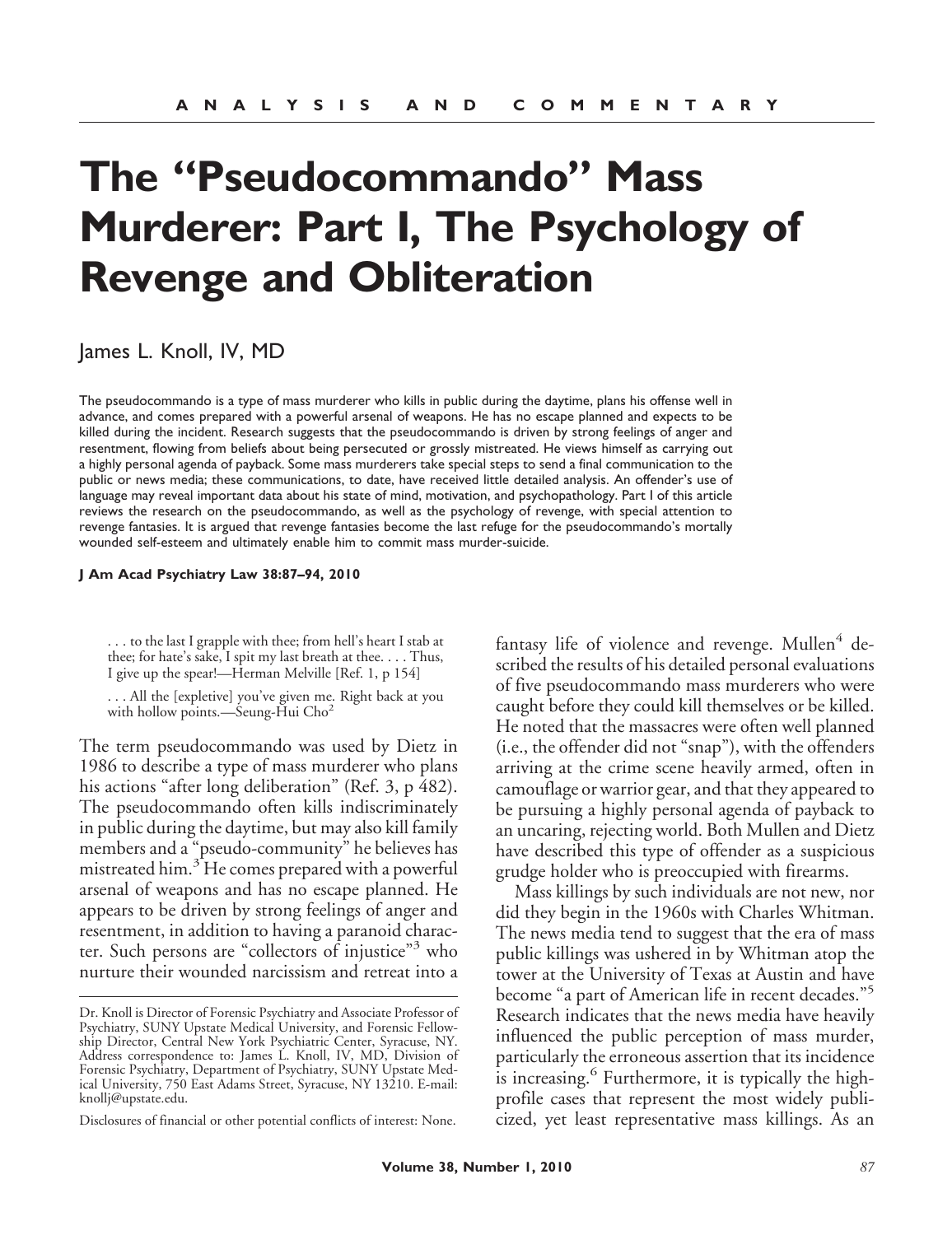#### **Table 1** Homicide–Suicide

Classification

Relationship  $+$  motive

Relationship between victim and perpetrator (spousal, familial, etc.) Motivation of perpetrator (jealousy, altruism, revenge, etc.)

Major patterns

Consortial-possessive

Most common type, accounting for 50% to 75% of all homicide-suicides. Involves a male recently estranged from his partner. Relationship often characterized by domestic abuse, multiple separations, and reunions.

Consortial-physically ailing

The perpetrator is usually an elderly man in poor health, an ailing spouse, or both. Health problems have typically resulted in financial difficulties. Depression is frequent. The motive may involve altruism or despair about the future. Suicide notes are often left describing an inability to cope with poor health and finances.

Filicide-suicide

About 40% to 60% of fathers and 16% to 29% of mothers commit suicide immediately after murdering their children. An infant is more likely to be killed by the mother. A mother who kills a neonate is unlikely to commit suicide. Further subtypes of filicide-suicide are based on motives such as psychosis, altruism, and revenge.

Familicide-suicide

Committed by a depressed senior man of the household. Associated precipitating stressors include marital problems, finances, or workrelated problems. He may view his action as an altruistic "delivery" of his family from continued hardships. He may also suspect marital infidelity and be misusing substances.

Adversarial Homicide-Suicide (extrafamilial)

Involves a disgruntled ex-employee, a bullied student, or a resentful, paranoid Ioner. He externalizes blame onto others and feels wronged in some way. He is likely to have depression and exhibit paranoid and/or narcissistic traits. Occasionally, he may experience actual persecutory delusions. He uses a powerful arsenal of weapons and has no escape planned.

Adapted from Marzuk *et al.*<sup>12</sup>

example that such mass murderers have existed long before Whitman, consider a notorious case, the Bath School disaster of 1927, now long forgotten by most.<sup>7</sup> Andrew Kehoe lived in Michigan in the late 1920s. He struggled with serious financial problems, and his wife suffered from tuberculosis. He appeared to focus his unhappiness and resentment on a local town conflict having to do with a property tax being levied on a school building. After becoming utterly overwhelmed with resentment and hatred, Kehoe killed his wife, set his farm ablaze, and killed some 45 individuals by setting off a bomb in the school building. Kehoe himself was killed in the blast, but he left a final communication on a wooden sign outside his property that read: "Criminals are made, not born"—a statement suggestive of externalization of blame and long-held grievance.

### **Mass Murder: A Subtype of Homicide-Suicide**

Homicide-suicide (H-S) is the phenomenon in which an individual commits a homicide and subsequently (usually within 24 hours) commits suicide. $8-10$  H-S is a distinct category of homicide with features that differ from those of other forms of killing. It is a rare event, estimated to occur at a rate of between 0.2 and 0.38 per 100,000 persons annually.<sup>9,11</sup> Most homicide-suicides are carefully planned by the perpetrator as a two-stage, sequential act. Marzuk *et al*. <sup>12</sup> proposed classifying H-S by the relationship the perpetrator had to the victim (e.g., spousal, familial), along with the perpetrator's motive (e.g., jealousy, altruism, revenge). Table 1 lists the major H-S patterns discussed in the research literature, along with brief descriptions.

Of the five major H-S types, the consortial-possessive type is the most common, accounting for 50 to 75 percent of all homicide-suicides. Less common is the adversarial (also called extrafamilial) type of H-S. The pseudocommando mass murderer described by Dietz<sup>3</sup> and the perpetrator of the analogous autogenic massacre described by Mullen<sup>4</sup> would best fit into this category. Variants of this type of H-S include disgruntled (ex-)employees, students, patients, and litigants. The pseudocommando subtype of mass murder may be considered a H-S, as the perpetrator goes to the offense expecting not only to kill, but also to be killed, sometimes by his own hand. Since he has no escape planned and may also force police to kill him, certain cases may culminate in so-called suicide by  $\text{cop.}^{13}$  Technically, an adversarial H-S following the pseudocommando pattern is only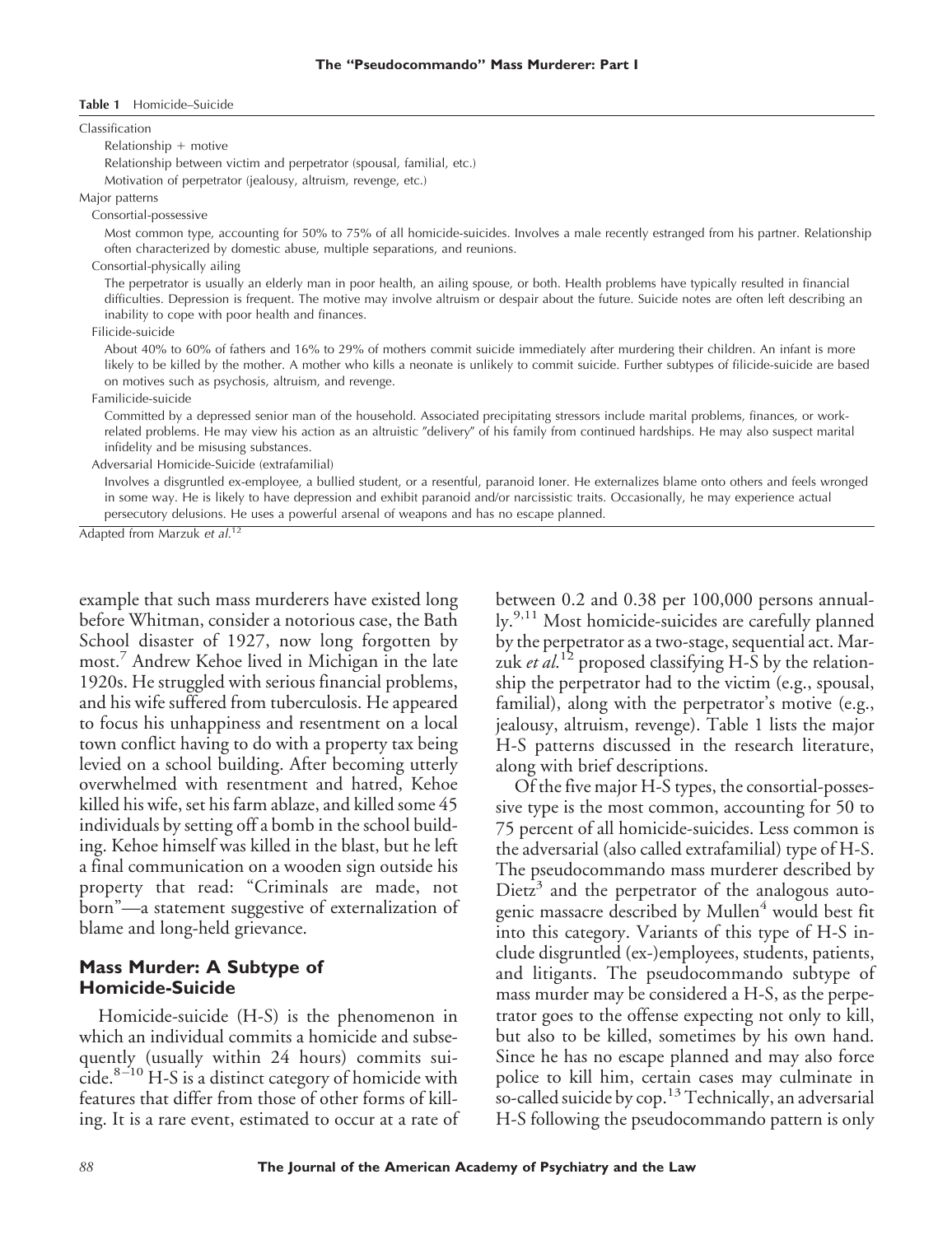considered a mass murder if the perpetrator kills four or more victims at one location, within one event.<sup>14</sup> For mass murderers in general, the literature does not reflect a strong link with serious mental illness.<sup>15</sup> Rather, retrospective analyses of cases suggest that, while mass murderers may have illnesses such as depression, it is rare for them to have psychosis.<sup>16</sup>

In his case studies of five pseudocommando-type mass murderers who were apprehended alive, Mullen<sup>4</sup> described several traits and historical factors that these individuals had in common. In particular, they were bullied or isolated as children, turning into loners who felt despair over being socially excluded. They were generally suspicious, resentful grudge holders who demonstrated obsessional or rigid traits. Narcissistic, grandiose traits were also present, along with heavy use of externalization. They held a worldview of others being generally rejecting and uncaring. As a result, they spent a great deal of time feeling resentful and ruminating over past humiliations. Such ruminations invariably evolved into fantasies about violent revenge. Mullen noted that the offenders seemed to "welcome death," even perceiving it as bringing them fame with an aura of power. Since most of the literature on the pseudocommando heavily references the offender's motivation of revenge, a more in-depth analysis of the psychology of revenge may be helpful.

## **The Psychology of Revenge**

He piled upon the whale's hump the sum of all the general rage and hate . . . and then, as if his chest had been a mortar, he burst his hot heart's shell upon it*.—*Herman Melville [Ref. 1, p 154]

The desire for revenge "is a ubiquitous response to narcissistic injury" (Ref. 17, p 447). It should be of interest that an emotion so intense and pervasive has received little study relative to other emotions. Both psychoanalysis<sup>18</sup> and forensic psychiatry have merely skimmed the psychological surface of this destructive cognition. Yet consider how revenge hides in plain sight. For example, Greek mythology is awash in revenge themes.<sup>18</sup> Revenge is the central motive in at least 20 of Shakespeare's plays and is a main theme in many of today's Hollywood movies. The success of movies such as the *Death Wish* series, and more recently the *Kill Bill* series, speaks to the public's fascination with, and indeed their delight in, "the sweet taste of payback."<sup>19</sup> That there is a strong, primal universality of the revenge theme hardly requires indepth socioanthropological study. Across almost every culture, the taking of revenge, when "justified," has assumed "the status of a sacred obligation" (Ref. 20, p 199). In many cultures, since biblical times and before, there has always been the principle of retributive functional symmetry, such as the admonition of an eye for an eye in the Hebrew Bible.

Human aggression, as an expression of revenge, may be traced back to a psychophysiological response designed to enhance survival.<sup>21</sup> At this stage of our evolution, affronts to our self-esteem or narcissism are responded to "as though they were a threat to our survival" (Ref. 22, p 123). We have maintained the physiological hard-wiring that is available for excessive use in situations that do not involve survival of the body, but survival of the ego. The ego's survival instinct may become transformed into a "striving for an enduring sense of self which is an object of value in a field of social meanings" (Ref. 23, p 23). Because the self or ego must be defined in the social-meaning field, it is the Other on whom we depend for our highly valued identity. The individual whose ego is fragile or damaged may nurture destructive rage toward the Other that eventually transforms him into an avenger. Indeed, it is the frustration of the need to "preserve a solid sense of self," that is often "the source of the most fanatical human violence [as well as] the everyday anger that all of us suffer" (Ref. 23, p 85).

Yet vengeful rage provides only pseudopower, as it is merely a reaction to intolerable feelings of powerlessness and humiliation. Nevertheless, there comes a point when this pseudopower is the only defense the avenger has left to ward off the annihilation of his identity. For this reason, when the potential avenger's ego is threatened or hurt "in such a devastating way . . . the only thing that remains is to persist in the 'unremitting denunciation of injustice' " (Ref. 24, p 189). For certain individuals, there is no turning back or giving up on the "crusade," because there is a perverse "honor" in refusing to normalize the perceived injustice. Herein lies the "hidden logic of the ... avenger" (Ref. 23, pp 83–4): to sustain a perversely heroic "refusal to compromise, an insistence 'against all odds,' " lest his heroic fantasy surrender to the reality of a self (or lack thereof) that he finds intolerable (Ref. 24, p 190).

The psychotherapy literature on revenge suggests that fantasized revenge is a familiar cognition in daily life. In the treatment of various stress response syn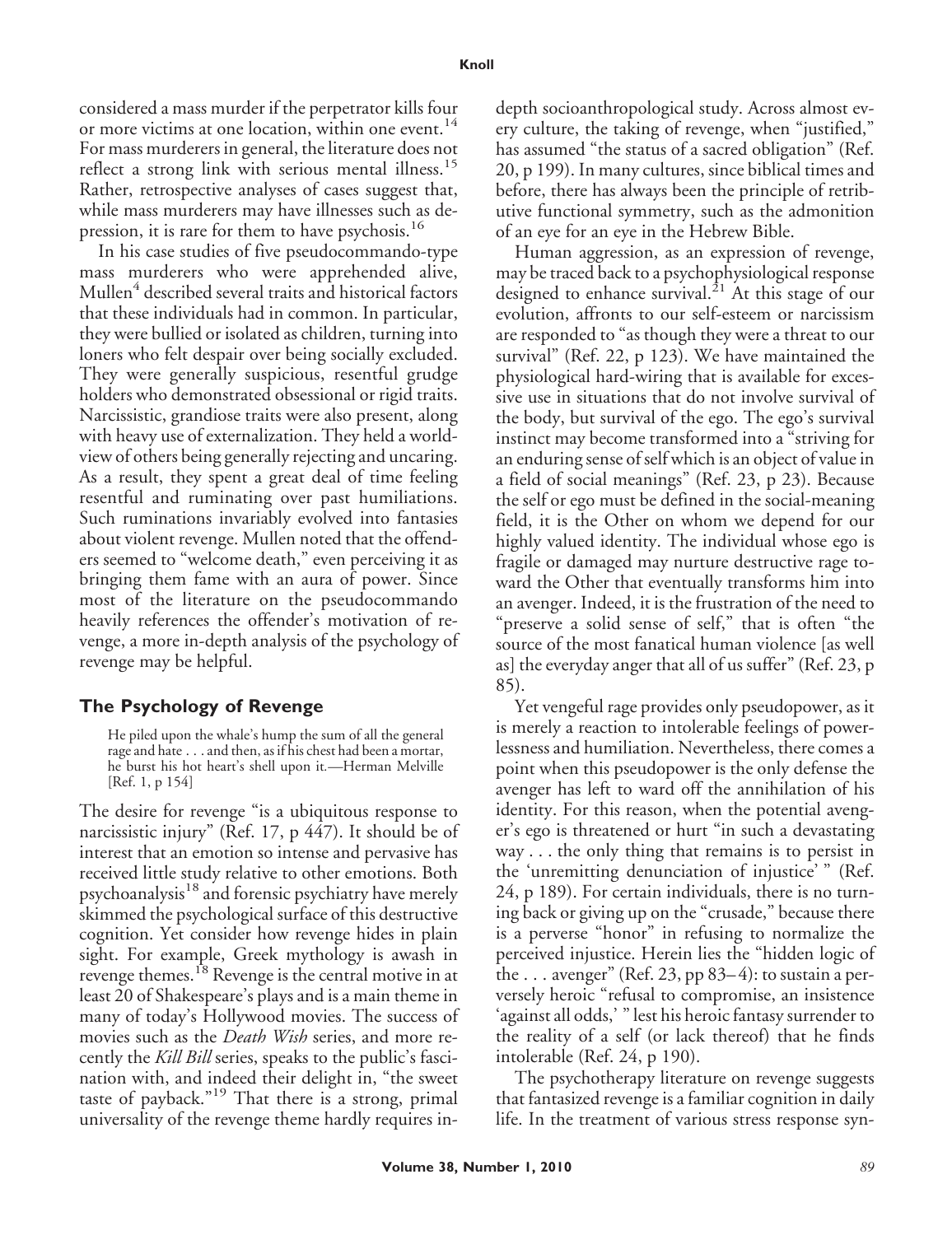dromes, "clinicians may encounter intrusive and persistent thoughts of vengeance associated with feelings of rage at perpetrators" (Ref. 25, p 24). While the revenge fantasies often have the emotional content of hate and fear, the fear may easily devolve into frank paranoia. Of relevance to the pseudocommando is the research evidence suggesting that strong anger can serve as an attention-focusing emotion, making it difficult to think about other things.<sup>26</sup> Angry thoughts thus generate a vicious cycle; "the more he thinks about them the angrier he gets, and the angrier he gets, the harder it is to think about anything else" (Ref. 26, p 1317). Thus, a pseudocommando's revenge fantasy may prevent him from "engaging other strategies (e.g., trivialization) that would have allowed [him] to move on and think about something else" (Ref. 26, p 1323).

For the pseudocommando, revenge fantasies are inflexible and persistent because they provide desperately needed sustenance to his self-esteem. He is able to feel better by gaining a sense of (pseudo) power and control by ruminating on, and finally planning out his vengeance. Consider the pictures of Seung-Hui Cho (Virginia Tech) released by the media in which he is dressed in various warrior outfits (e.g., flack jacket, black clothing, ammo belts). Next, consider the fact that he had to shop for and purchase these items and possibly try them on—all the while imagining how he would use them and how he would look in them. These fantasies may lead the avenger to "experience pleasure at imagining the suffering of the target and pride at being on the side of some spiritual primal justice" (Ref. 25, p 25). Thus, the revenge fantasy falsely promises a powerful "remedy" to the pseudocommando's shattered ego. It gives the "illusion of strength," and a temporary, though false, sense of restored control and self-coherence.<sup>25</sup>

The type of severe narcissistic rage experienced by the pseudocommando "serves the purpose of the preservation of the self" (Ref. 22, p 124) that has exceeded its limit of shame, rejection, and aversive self-awareness. This pain and rage cannot be contained, and he ultimately embarks "on a course of self-destruction that transfers [his] pain to others" (Ref. 22, p 128). It may ultimately be the intensity and quality of the revenge fantasies, acting in concert with other risk variables, that contribute to "whether vengefulness will be a passing concern or a lifelong quest" (Ref. 17, p 449). Dietz<sup>3</sup> has described these

individuals as "collectors of injustice" who hold onto every perceived insult, amassing a pile of "evidence" that they have been grossly mistreated. Why might they so faithfully stockpile this collection? I argue that it serves the purpose of sustaining their revenge romance. The collection is reassembled into the form of an "enemy" who deserves to be the target of a merciless, incendiary rage. Thus, the pseudocommando maintains object relations with others that are based heavily on envy and splitting, as their collection is likely to consist of the unwanted, hated, or feared aspects of themselves. A more intense desire for revenge may signal a more intense idealization of the hated object(s). Targets of a very intense desire for revenge must be made out to be worthy of their fate, which is why we may see the pseudocommando portray his victims as barely worthy of being considered human, much as Mr. Cho portrayed other students (whom he hardly knew) as "hedonistic" "brats" who had "raped" his soul. Yet at the same time, he must view himself as blame free, thereby completing the other half of the splitting and projection dynamic.

We are now at a point where we can summarize some of the main psychic functions that the pseudocommando's fantasy of revenge serves:

It "provides sadistic gratification, and perhaps has an evolutionary basis" (Ref. 18, p 608).

It helps the pseudocommando obliterate an intolerable reality and aversive self-awareness. His rumination "dominates thought and impels action much as an addiction or erotomania does" (Ref. 18, p 605). He could be said to have "fallen" into romantic/idealized hate. When Captain Ahab believed he had been "dismasted" by the whale, he reached the final stages of narcissistic inaccessibility and plunged irretrievably into a romanticized downward spiral of realitydestroying nihilism and death. The revenge fantasy serves as a defense against feelings of shame, loss, and powerlessness. In this way, revenge "is an attempt to restore the grandiose self" (Ref. 18, p 605). It allows the pseudocommando's omnipotence to rise triumphantly (in his fantasy) from the ashes of shame and vulnerability.

It maintains the *status quo* of the pseudocommando's primitive object relations, which are based heavily on envy and splitting.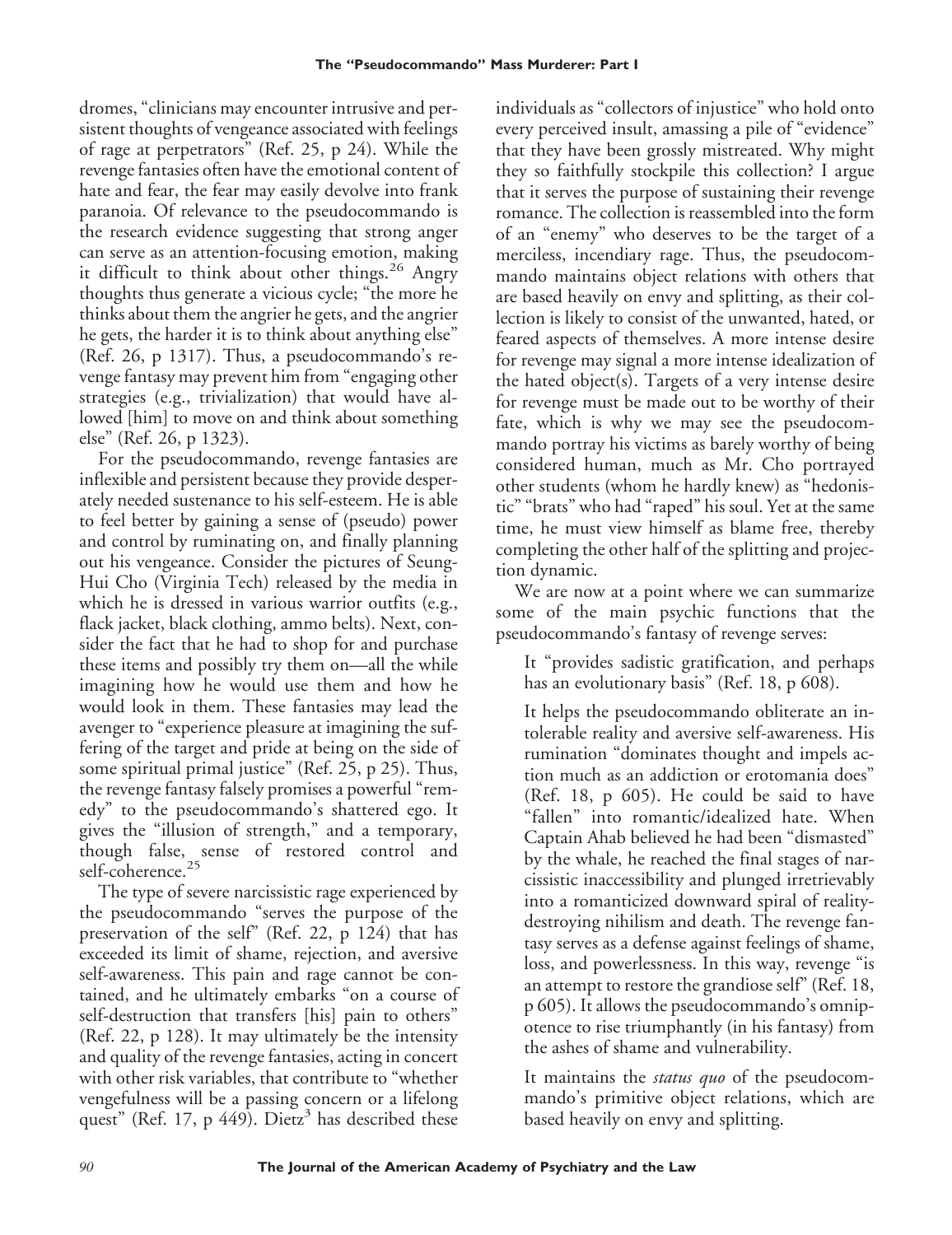The peril associated with these revenge dynamics is that they inexorably collide with reality in such a way as to render the defenses ineffectual. Reality ultimately creeps into his life in various ways, threatening him with aversive self-awareness and requiring him to feed the monster—that is, to cultivate stronger, more intense feelings of persecution and hostility toward his victims. Once this process becomes well entrenched, the pseudocommando begins to tread down the path of cognitive deconstruction, nihilism, and death.

### **Pseudocommando Psychodynamics: Persecution, Envy, and Nihilism**

They do me wrong, and I will not endure it. . . . I must be held a rancorous enemy.—Richard III<sup>27</sup>

Having discussed how the pseudocommando's wish for revenge represents his struggle to restore a "damaged" identity, I now focus on the developmental psychodynamics observed in many offenders who also have strong paranoid and narcissistic traits—in particular, those who cling to the position of the aggrieved "victim," despite overwhelming evidence that their own actions have placed them in their unpleasant situation. These offenders may become stagnated in their own self-pity, anger, and persecutory ruminations. It is possible that the harsh early childhoods that some of these offenders endured contributed to their impaired ability to trust others as an adult, leaving them with a strongly self-centered, paranoid character.<sup>28</sup> According to developmental theory, a healthier developmental course necessitates the transition away from what Klein<sup>29</sup> called the "persecutory position," toward the "depressive position." The study of violent offenders suggests, according to this theory, that impediments to psychological development cause the offender to become relatively fixed in a persecutory developmental stage, or what Klein called the paranoid-schizoid position.<sup>30</sup> In this stage, most of the individual's worldview is based on feelings of mistreatment and frustration at what is perceived as intentional harm or purposeful withholding of gratification. Fixation at this stage is associated with the use of more primitive defense mechanisms, such as splitting, externalization, and projective identification. In contrast, the offender who has reached the depressive position has developed the capacity for feelings of concern that he has injured or destroyed some aspect of society (e.g., his fellow human beings). Cognitions associated with the depressive position include regret, empathy with the victim, and interest in making reconciliation with society.

The persecutory cognitions of the offender in the paranoid-schizoid position are experienced as threatening, undeserved attacks on his self. This response is of interest, in that Dietz noted that most men in the United States who have killed 10 or more victims in a single incident have demonstrated "paranoid symptoms of some kind" (Ref. 3, p 480). Consistent with their feelings of being persecuted, such offenders may also have strong feelings of destructive envy. As regards envy, it is important to note that the offender at the paranoid-schizoid stage is not necessarily envious of the Other's possessions or social status, but the way in which the Other appears to be able to enjoy these things. Thus, the offender's true goal is "to destroy the Other's ability/capacity to enjoy the prized object or status" (Ref. 24, p 90). For example, in his manifesto, Mr. Cho chides other students in keeping with his perception that they possessed "everything" they ever wanted, such as "Mercedes..., golden necklaces..., trust fund[s]..., vodka and cognac."<sup>31</sup> Yet in the same manifesto, he reveals his powerful envy, stating: "Oh the happiness I could have had mingling among you hedonists, being counted as one of you, if only you didn't [expletive] the living [expletive] out of me."<sup>31</sup> Via projection, such individuals perceive others as persecutory, as well as withholding the goodness and happiness to which they are entitled. Similar cognitions were reported by the pseudocommandos evaluated by Mullen.<sup>4</sup> They were described as suspicious individuals with strong feelings of persecution and mistreatment, who harbored resentment over past social rejections.

Alternatively, the depressive position allows the individual to confront reality more smoothly. It involves the capacity for feelings of responsibility, guilt, and concern over harm done to others. During longterm incarceration, some offenders may eventually take up pursuits suggestive of attempts to negotiate the depressive phase. For example, a man sentenced to life for murder may become involved in running the prison "lifers group," or take up creative pursuits such as art, music, or poetry—all examples of reparative activities.<sup>30</sup> Unfortunately, some offenders may be unable to achieve an attitude embracing personal accountability and reconciliation. In particular, some go on to develop remarkably fixed, chronic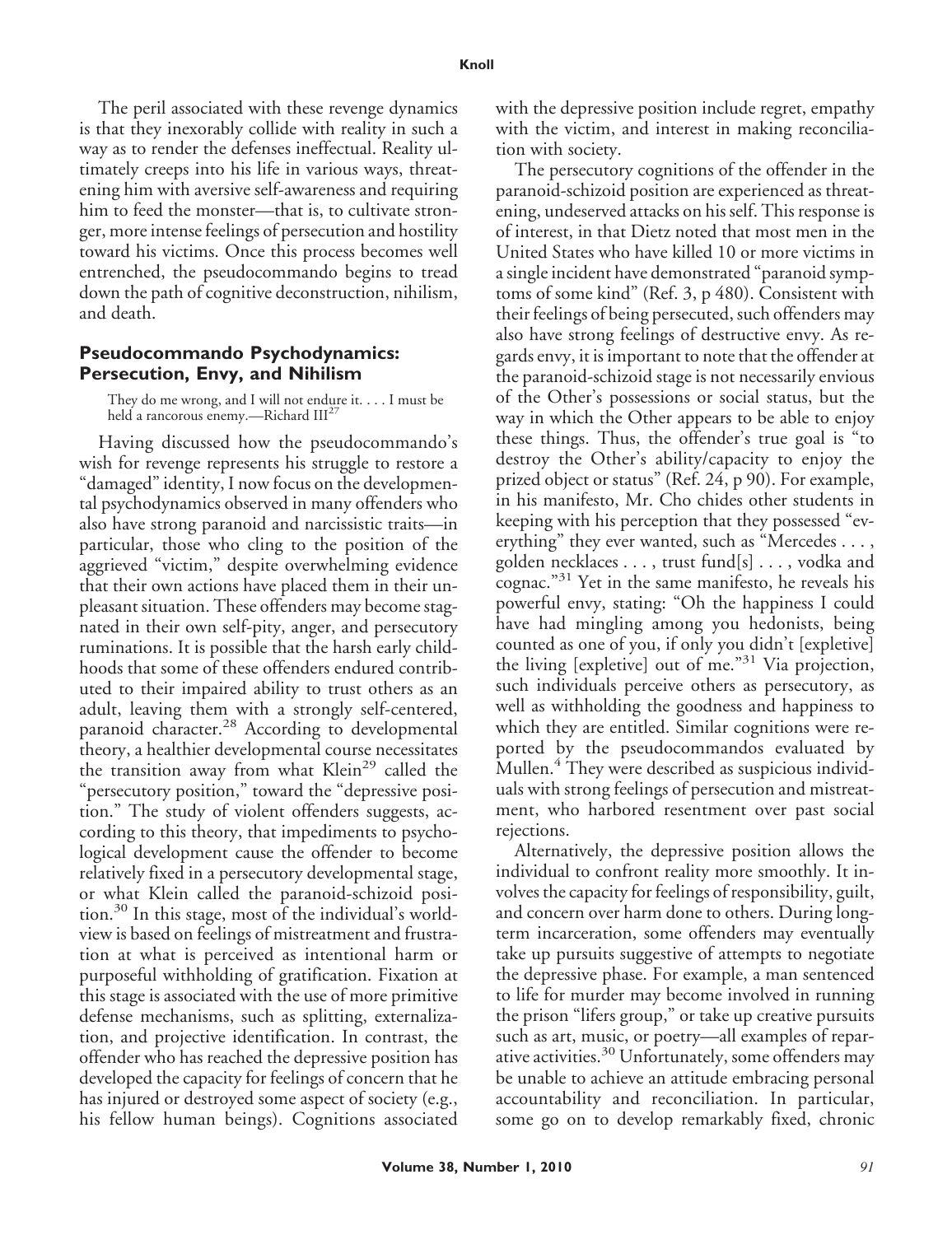feelings of persecution. Clinical observations suggest that some of these offenders ultimately develop an entrenched nihilistic attitude. Nihilism then pervades their cognitions about treatment and life in general. The risk here is that their failure to find meaning in life may result in feelings of hopelessness, self-defeating actions, and suicidality.<sup>32</sup> Thus, it may be hypothesized that once the offender reaches some individual-specific level of nihilism, he will demonstrate a significantly reduced ability to benefit from efforts designed to extend help and will have little motivation to self-regulate his behavior. These empirical observations of the adverse effects of social rejection and nihilistic beliefs in incarcerated offenders are consistent with research findings in nonincarcerated populations. For example, social rejection has been found in normal subjects to increase feelings of meaninglessness, decrease self-awareness, and impair behavioral self-regulation.<sup>33,34</sup>

Social science research has shown that when nihilism and the drive to avoid painful self-awareness become strong enough, there is a significantly increased risk of suicide and self-destructive behavior.<sup>35</sup> This theory has been called the "escape theory" of suicide, to denote the suicidal individual's motivation to escape aversive self-awareness. According to the escape theory, when the individual is unable to avoid negative affect and painful self-awareness, a process of "cognitive deconstruction" occurs in which he rejects meaning and descends into hopelessness, irrationality, and disinhibition. Suicide then becomes the ultimate step in the effort to escape awareness and its implications about the self. Applying this theory to the psychology of the pseudocommando, the stage of cognitive deconstruction seems to signal a potentially deadly turning point. Having tried and failed to place his painful self-awareness outside himself, he redoubles his efforts to externalize. These efforts merely return to him as even more powerful persecutory attacks from outside. In select individuals, this reaction may culminate in a real-life physical attack directed outward to avoid what is within. For the pseudocommando laboring under a heavy burden of persecutory ideas and negative affect, consciousness of his true predicament is self-torment. Because he is a conscious being, reality will eventually permeate the fault lines of his defenses. Clear contemplation of his predicament is the equivalent of an unending suicide—a painful assault by reality, combined with his own persecutory attacks. His existence has become the progressive self-destruction of a subject given over to a condition of catastrophic fear, rage, and despair.

# **The Obliterative State of Mind**

Shakespeare's *Richard III* is a classic illustration of a mind committed to revenge and driven by powerful grievance. His state of mind may be regarded as obliterative, in that it functions to spread more grievance, destruction, and ultimately, annihilation.<sup>36</sup> Such individuals may come to embrace a self-styled image based on low self-esteem or negative self-perceptions that may be tinged with an ominous or threatening undertone. That is, they embrace their dark, negative cognitions and fashion them into a recognizable suit of black armor. Just as Richard III defined himself by his own deformity, so Mr. Cho defined himself by his outcast status— even calling himself the "question mark kid." Thus, persons driven by envy and destruction tend to see others "as in the light and [choose] to stay in the dark  $\ldots$ " (Ref. 36, p 702). In the case of Richard III, envy and destructive narcissism led him to the conscious adoption of the role of reprobate:

And therefore, since I cannot prove a lover, To entertain these fair well-spoken days, I am determined to prove a villain, And hate the idle pleasures of these days.<sup>27</sup>

Toxic levels of "envy and narcissism . . . can fracture the personality, hold it hostage and in thrall, by being fuelled by triumph and contempt . . ." (Ref. 36, p 703). The developing pseudocommando must hold fast to his "hatred of anything such as growth, beauty, or humanity which is an advance over a bleak, static interior landscape" (Ref. 36, p 710). Note, however, that there is still another important psychological motive behind Richard's decision to "prove a villain." Specifically, it is his belief that "Nature has done me a grievous wrong.... Life owes me reparation for this....I have a right to be an exception, to disregard the scruples by which others let themselves be held back. I may do wrong myself, since wrong has been done to me" (Ref. 37, pp 314 – 15). It is this feeling of being an exception to the rule, of being entitled to harm others or break societal laws, that fuels the pseudocommando's obliterative state of mind. Once he has embraced this mindset, he condemns himself to a mental space in which "he cannot envision rescue from this commitment to a killing field externally or internally" (Ref. 36, p 709).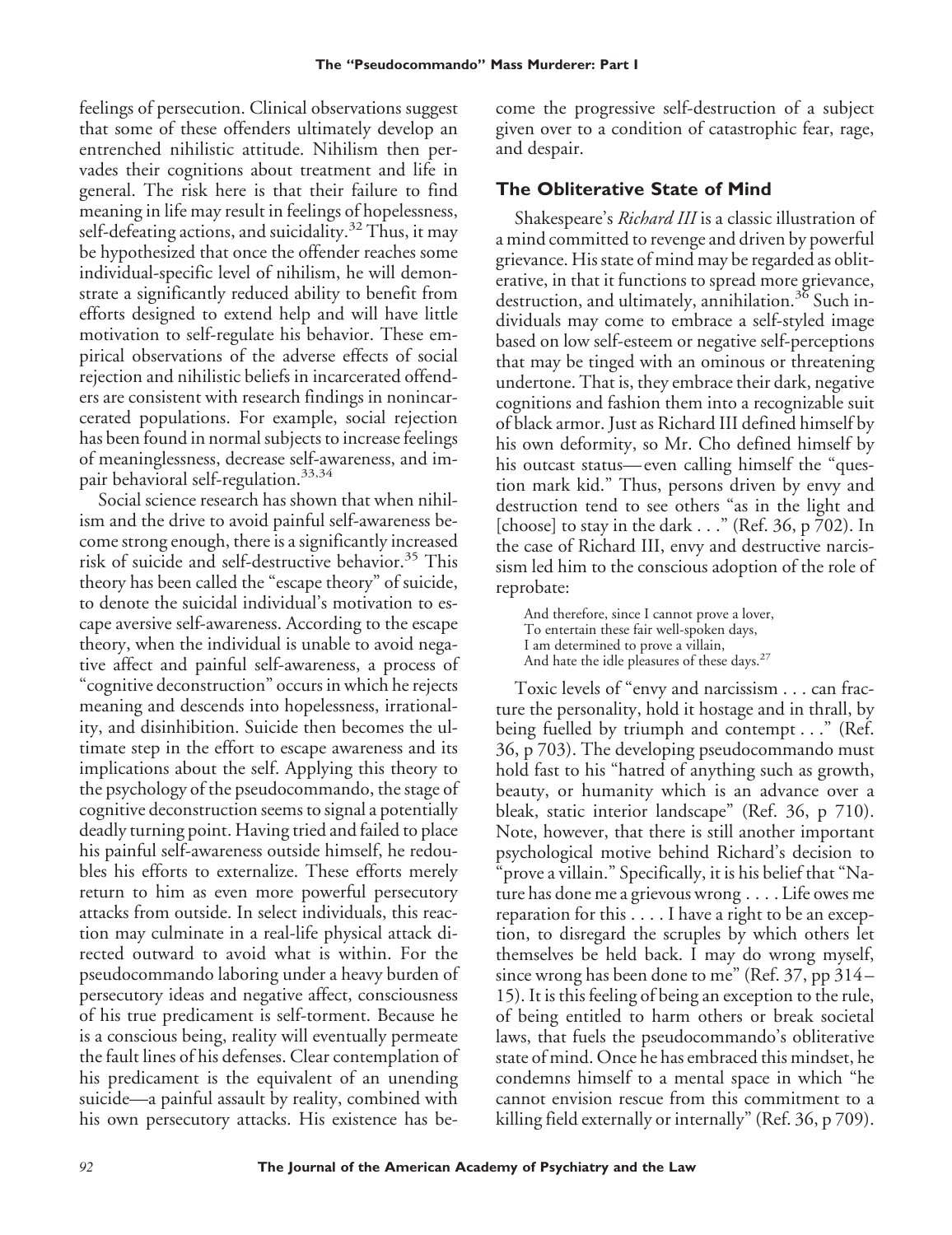The narcissistic injury, which is utterly intolerable, is "essentially nihilistic: nothing matters, all is despair . . . all goodness and substance are obliterated, so that nothingness defines the domain" (Ref. 36, p 710). This is the obliterative mindset— destroy everything, embrace nothingness.

Such an individual needs a mental "sanctuary" from the oppressive, relentless nihilism that assails him. It is only from such a sanctuary that he has hope of achieving greater mental clarity and freedom from persecution, reclaiming the notion of the Other's potential "goodness," and relinquishing his pseudoempowering revenge fantasies. Sadly, it is the case that some individuals may never be able to relinquish the Ahab-Richard III state of mind, as all attempts at empathy may be met with suspicion, defensiveness, and contempt. At this point, the individual is unable or unwilling to re-emerge from his "heroic" fantasy of justified, "honorable" revenge. As the pseudocommando comes closer to turning fantasy into reality, he must undergo a process by which he comes to accept that he will be sacrificing his own life. It may be that this obstacle is easier for him to overcome when his catastrophic thinking leads him to believe violent homicide-suicide is his only option, and his obliterative mindset causes him to feel that his self is already dead. The death of his physical body is simply an inevitability of little consequence. These cognitions will eliminate his capacity for undistorted judgment, finding meaning in life, and sublimating aggression. Now he is able to override his survival instinct and reach the point of "willingness to sacrifice one's body" (Ref. 38, p 73).

Once the pseudocommando reaches the stage of genuine willingness to sacrifice himself, he becomes a vortex into which all data are taken and reconfigured to substantiate the grounds of the revenge fantasy. At some individualized point, the pseudocommando makes the decision to bring his revenge fantasies into the daylight of reality. He also begins to formulate his final communications. These communications have great meaning to him, as he realizes that they will be the only living testament to his motivations, struggle, and heroic sacrifice. He pulls the words from deep within his shattered psyche and carefully spreads them out for all to see. Like a poker player who lays down his royal flush, he reveals his hate-filled, obliterative hand to the shock and lament of all who bare witness.

### **Conclusions**

Mass murders have occurred since well before the Whitman shooting in 1966. What constitutes a more modern twist on mass murder is the pseudocommando-style shootings, as first described by  $Dietz<sup>3</sup>$ and more recently by Mullen.<sup>4</sup> Present day access to powerful automatic firearms, as well as glorification of the phenomenon by the media are two factors making modern mass murders unique.

This article has presented a discussion of the psychology of revenge, focusing on revenge fantasies in pseudocommando mass murderers. These individuals nurture feelings of persecution, resentment, and destructive envy. When the pseudocommando has reached the limit of his ability to avoid painful selfawareness, his revenge fantasy becomes his last refuge until he achieves a willingness to sacrifice himself. Part II will demonstrate how the final communications of pseudocommandos are rich sources of data regarding their individual motives and psychopathology.

#### **Editor's Note**

Part II of this article will be published in Volume 38, Issue 2 of the*Journal*. It will explore and analyze the final communications of two recent pseudocommandos: Seung-Hui Cho (Virginia Tech) and Jiverly Wong (Binghamton, NY).

#### **References**

- 1. Melville H: Moby-Dick, or The Whale. Northwestern–Newberry Edition of the Writings of Herman Melville. Evanston, IL: Northwestern University Press, 1988
- 2. Video manifesto. Available at http://www.msnbc.msn.com/id/ 18185859. Accessed May 25, 2009
- 3. Dietz P: Mass, serial and sensational homicides. Bull N Y Acad Med 62:477–91, 1986
- 4. Mullen P: The autogenic (self-generated) massacre. Behav Sci Law 22:311–23, 2004
- 5. The Associated Press: Why are mass shootings on the rise? While some see connection to guns, others blame erosion of community. April 21, 2007. Available at http://www.msnbc.msn.com/id/ 18249724. Accessed May 25, 2009
- 6. Duwe G: A circle of distortion: the social construction of mass murder in the United States. West Criminol Rev 6:59 –78, 2005
- 7. Bernstein A: Bath Massacre: America's First School Bombing. Ann Arbor, MI: The University of Michigan Press, 2009
- 8. Felthous A, Hempel A: Combined homicide-suicides: a review. J Forensic Sci 40:846 –57, 1995
- 9. Bossarte R, Simon T, Barker L: Characteristics of homicide followed by suicide incidents in multiple states, 2003– 04. Inj Prev 12(Suppl 2):ii33– 8, 2006
- 10. Eliason S: Murder-suicide: a review of the recent literature. J Am Acad Psychiatry Law 37:371-6, 2009
- 11. Coid J: The epidemiology of abnormal homicide and murder followed by suicide. Psychol Med 13:855-60, 1983
- 12. Marzuk P, Tardiff K, Hirsch C: The epidemiology of murdersuicide. JAMA 267:3179 – 83, 1992